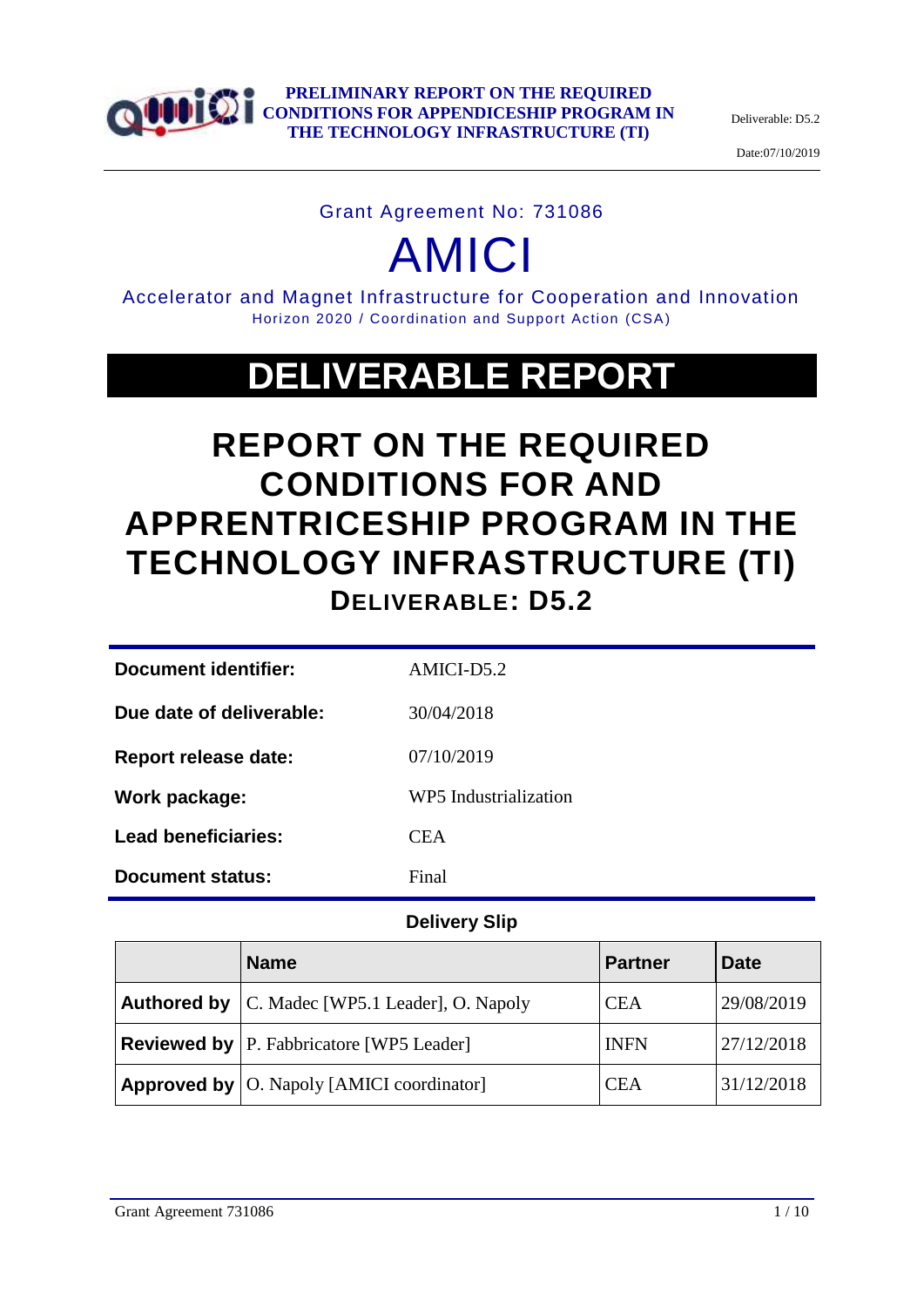Deliverable: D5.2

Date:07/10/2019

## **1. INTRODUCTION**

The purpose of Work Package 5 'Industrialization' is to propose actions and methods that would benefit industrialization of the construction of future European Research Infrastructures (RI), based on Accelerators and Superconducting Magnets. This benefit should be evaluated from the cost, schedule and performance of the products, processes and services provided by Industry. Assisting European companies to match the challenging quality and performance requirements set by the laboratories in charge of the RI project realization would have the extra benefit of placing European Industry in a position to compete and take a major part in the construction of new Research Infrastructures worldwide. The actions and methods set forward by AMICI WP5 must, in all cases, abide by the rules of fair commercial competition in Europe and worldwide and hence exclude any direct or indirect subsidies to companies.

To this aim, the role of the Technology Infrastructure (TI), comprehended the network of Technological Facilities (TFs) owned and made available by the National Laboratories (NLs) to realize the RI construction work, is pivotal toward industrialization: *the TI is where industry products/services are transformed into RIfacility constituents, in compliance with RI specifications*. This transformation process is illustrated in Figure 1 for the European XFEL project, showing the routing of industrial products towards TFs, and their transformation into tunnel-ready accelerator components. In this particular case, two locations concentrated most of the industrial products and services: DESY-Hamburg dealing mostly with accelerator component acceptance, involving RF tests for cavities and cryomodules, and CEA-Saclay dealing mostly with cryomodule component acceptance and assembly, and producing cryomodules ready for qualification. The role of CIEMAT and IN2P3 was also crucial in testing magnets and RF couplers made by industry and accepting them for assembly.



*Figure 1: Schematic flow-down of industry-made accelerator components through Technological Facilities, to the European- XFEL tunnel installation.*

Grant Agreement 731086 2 / 10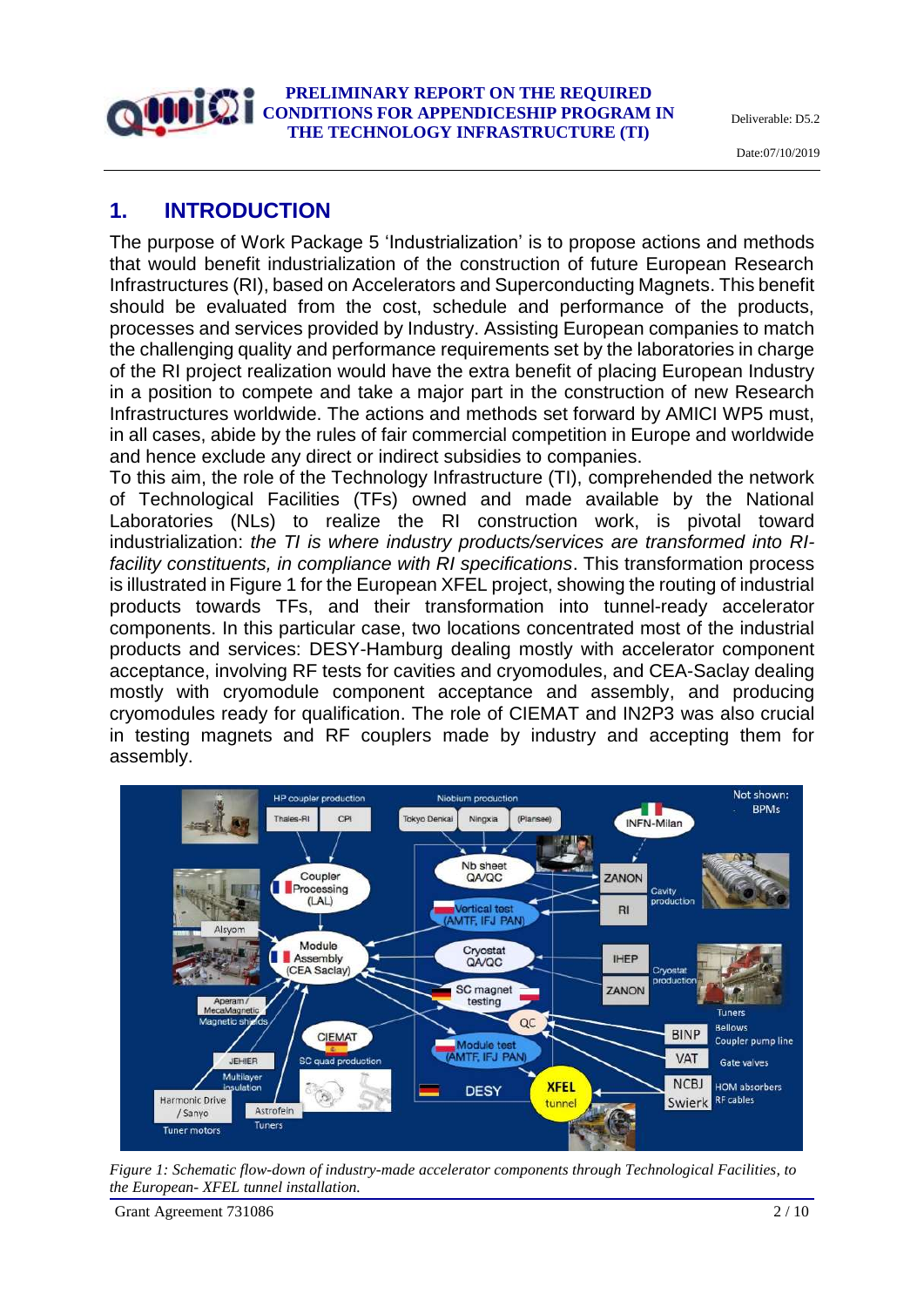In general and independently of the RI funding and organization schemes, the TI acts as the *intermediate link* between Industry and the RI project and hence bears two interfaces in this function: one upstream with industry through outsourcing contracts, and one downstream with the Research Infrastructure through Project Agreements as schematized in Figure 2. The recent advent of the 'In-Kind Contribution' economic model for RI construction has reinforced this intermediary role and, at the same time, it breaks down and distributes the construction work over several Technological Facilities with diverse engineering cultures and approaches.



*Figure 2: Simplified scheme of the industrialized construction of an RI facility from the upstream Industry to the downstream Research Infrastructure, highlighting the pivotal function of the Technology Infrastructure*

The European XFEL example above illustrates also that the processes taking place at the Technological Facilities encompass a large variety of technical activities, with a wide variety of complexity and work duration. They range from the income reception of simple industrial products (e.g., hardware), the acceptance or survey of critical constituents (e.g., vacuum systems, power amplifiers, or complex mechanical parts), the conditioning and acceptance test of high technology items (e.g., RF cavities, RF couplers, or SC coils) to the integration (assembly, welding) and test of whole assemblies (e.g., magnet cryostats or SRF cavity cryomodules). It is worth noting that manufacturing seldom occurs at the TFs, but quasi-exclusively in industry.

For whatever level of complexity and work duration, all processes require skilled and trained personnel using professional equipment and applying well-defined engineering rules to implement quality, traceability and sometime certification of the components delivered to the Research Infrastructure.

For these activities to result in installation-ready RI components, the conformance and quality of the incoming industrial product is critical: any deviation or defect causes extra work at the TFs inducing extra costs, delays and possibly poorer performance, depending on the repair decision and scope.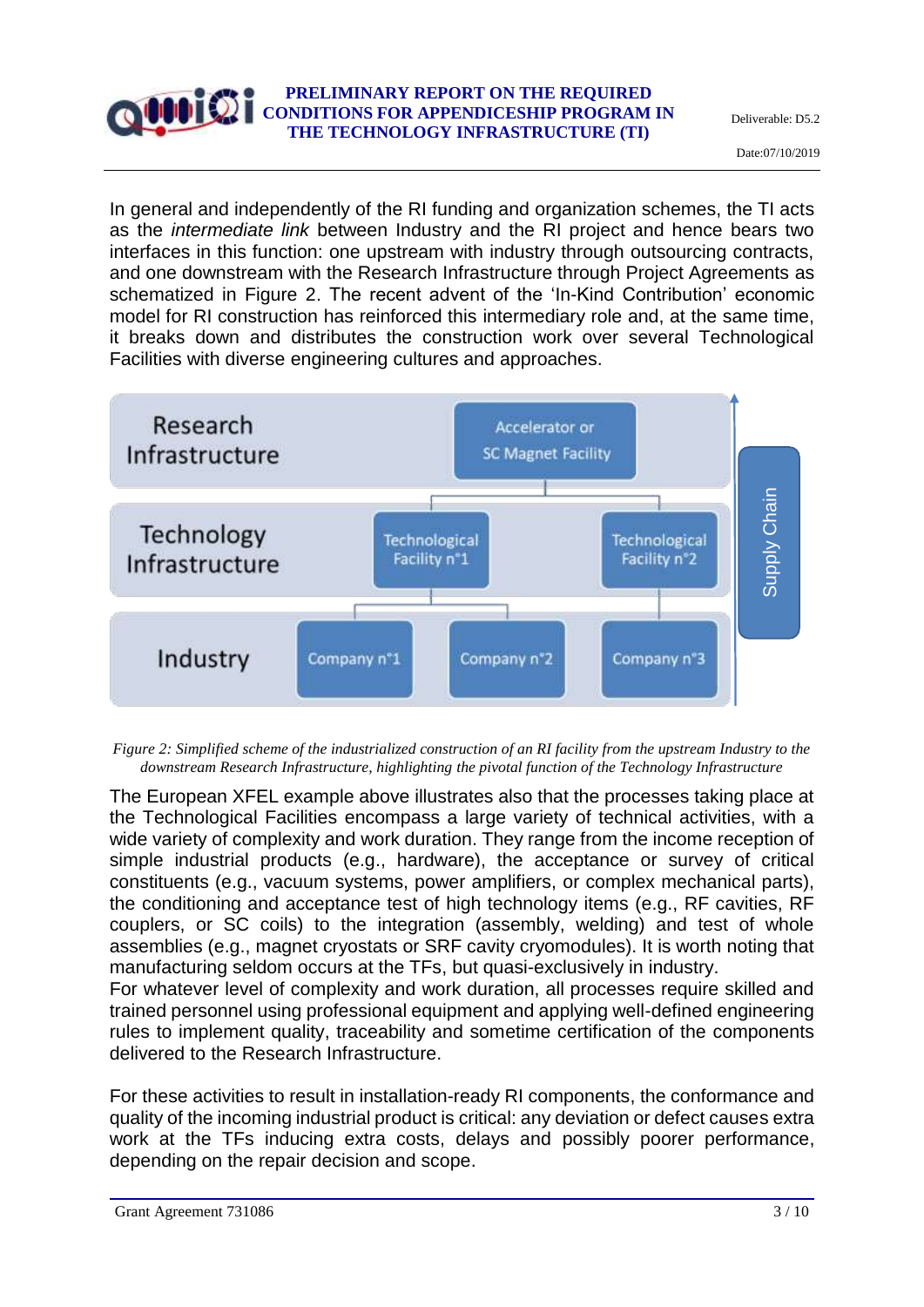In this report, we identified two main coordinated actions with the aim of establishing first industrial expertise, and then assuring production conformance and quality:

- 1) assist companies to achieve the proper level of manufacturing competence and skills, and
- 2) strengthen the mutual understanding of both industry and TFs engineering practices.

These actions are the subject of the following section 2 and section 3.

## **2. TRAINING IN THE TECHNOLOGY INFRASTRUCTURE**

### **2.1. MOTIVATION**

The process of upgrading industry to the expertise of laboratories in key techniques reaching high technology Readiness levels (TRL) shall be continuously updated along the trends that are crucial for the further development of Research Infrastructures. Many examples of such developments that occurred in Technological Facilities can be found in the fields of high intensity ion sources, superconducting coils using Nb3Sn and high-temperature superconducting cables, surface preparation of superconducting cavities, clean room assembly of accelerating cryomodules, etc. Continuing this process for new developments is needed to bring the supply chain to the challenging performance requirements set by the laboratories in charge of the RI project realization.

Training in the Technology Infrastructure facilities has the supplementary benefits:

- of providing hands-on training to young engineers and technicians from industry, with the possibility of extended interactions within the TI laboratories,
- of establishing a network between TI and technical universities and technology institutes by hosting apprenticeship programs mostly directed towards the education of highly qualified technicians, with the possibility of exchanges with the TI laboratories,
- of creating a pool of experts in the young generation of engineers and technicians, and
- of disseminating the use of high standards to be followed for the demanding technologies that are emerging.

For reference, the Annex reports the findings of the AMICI-Industry working group initiated by the AMICI-Industry Days in Padua (March 2017) regarding the current practices of industry training at four laboratories (DESY, STFC, INFN and CEA). It also provides an assessment of the training programs available in the public and private sectors for standard and general competences in widely used techniques.

#### **2.2. RECOMMENDATIONS**

For the future of our field and activities, training activities are mandatory to sustain new development and form the new generation of technicians and engineers. However, for training directed to industry, companies are ready to send personnel to the TI, at their own cost, only if commercial contracts are within 2-3 years future.

Hence the following recommendations: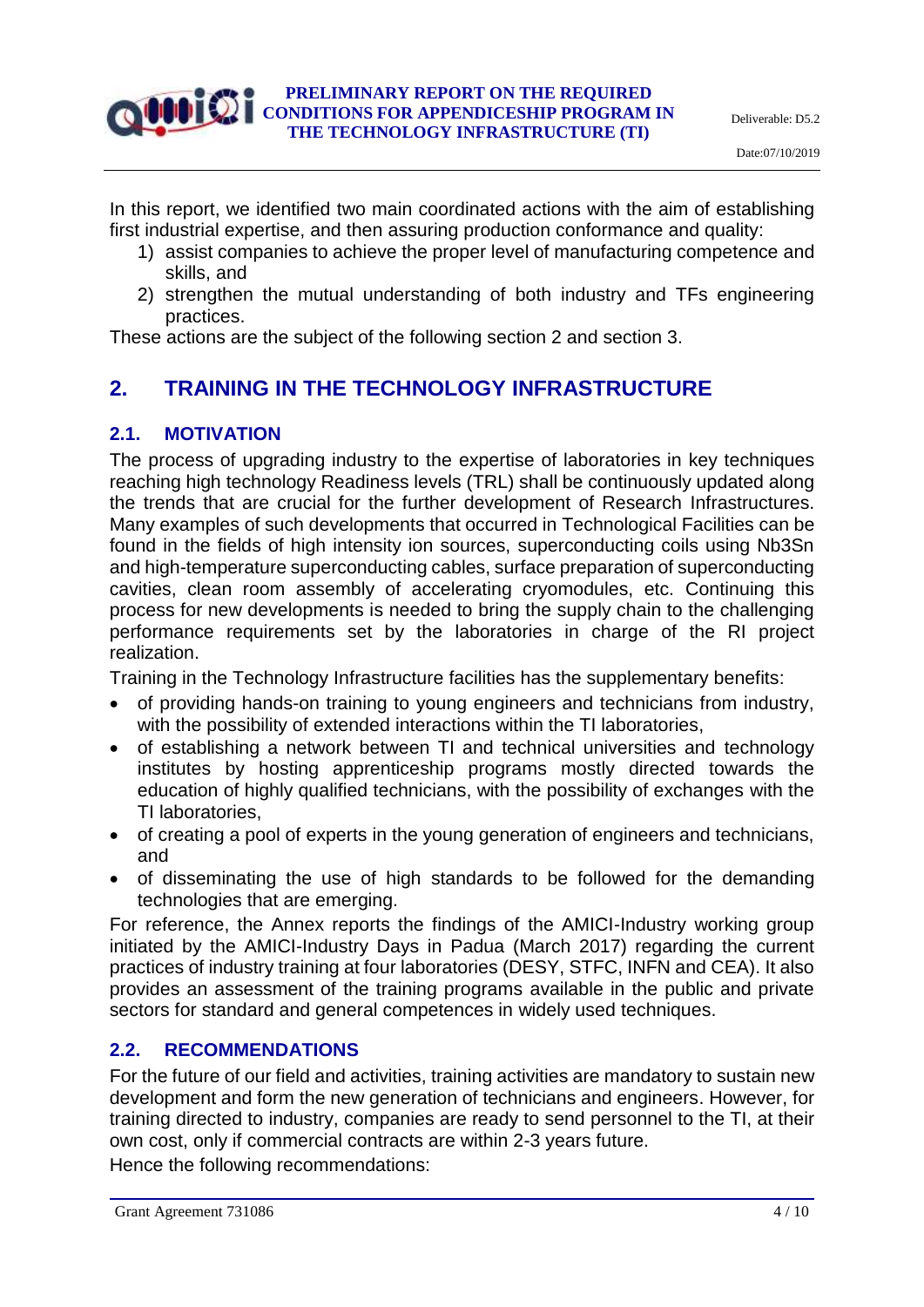- Establish apprenticeship programs with Technical Universities and Institutes for highly qualified technicians;
- Support common programs and exchanges for apprentices among the TI;
- propose to industry a continuously updated catalog of information and training sessions to key technologies reaching high TRL soon to be industrialized;
- Include that catalog in the industry-oriented existing national funding schemes, and propose the principle of a training certificate.
- For standard competences (e.g., magnetic measurements, vacuum technology, RF technology), training and apprenticeship are already available in the public and private sectors, and no action is required from the TI.

## **3. HARMONIZING SYSTEM ENGINEERING AND QA PRACTICES**

#### **3.1.1. Motivation**

Once the key techniques have reached high TRL and are ready for manufacture in industry, following a technology transfer process that eventually included training, training activities can no longer be justified. Sustaining pre-existing expertise and avoiding a loss of know-how in industry over the duration of the RI construction entails system-engineering (SE) and quality-assurance (QA) methodology enforced at the interface between Industry and TI. The common efforts of the industry manufacturers and the technological facilities to follow-up the production are organized and managed in a contractual framework described by the SE and QA plans, as shown for instance in Figure 3.



*Figure 3: Schematic Project Management Plan flow-down, including the System Engineering Management Plan and the Quality Assurance Plan as key elements for ensuring the quality and conformance of industry products.*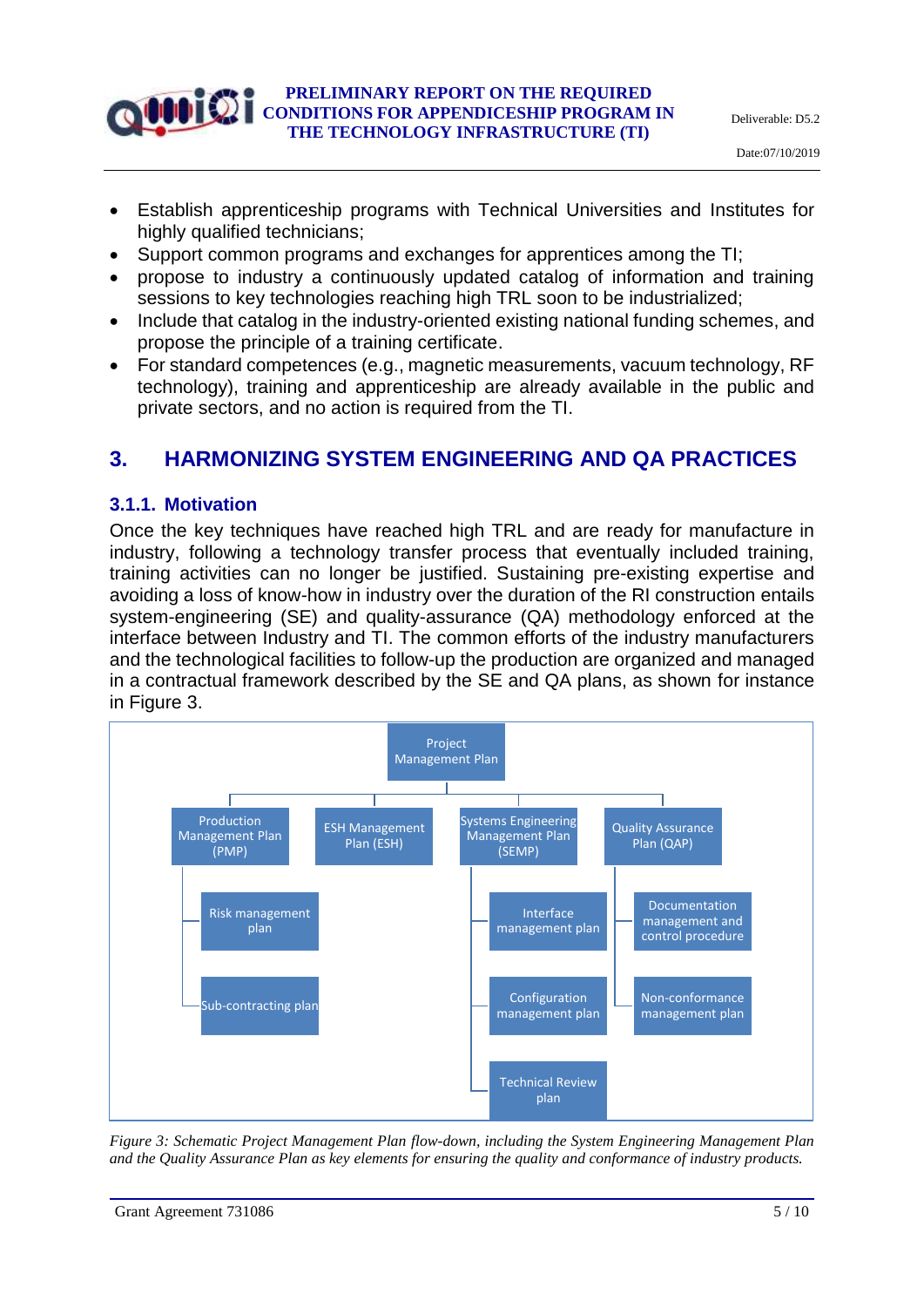Deliverable: D5.2

Date:07/10/2019

At present, there is a large diversity among the AMICI partners in their culture of setting up Management Plan architectures, and their practice to implement it for their technical contribution to the RI construction. A few institutes are following a well-defined and comprehensive methodology using commercially available product lifecycle management (PLM) software applications. As an example, Figure 4 illustrates the process ongoing for the ESS cavity production among the manufacturers, the technological facilities at INFN and DESY, and finally the ESS company.



*Figure 4: Workflow and QA chart for the INFN contribution to the ESS cavity production (courtesy C. Pagani)*

Other institutes lack a complete suite of tools, and hence are sometimes using the management tools and methodology provided by the Research Infrastructure. Indeed, Figure 4 provides a concrete example of the intermediary role, explained above in Figure 2, held by the in the supply chain transformation of industrial products into scientific equipment. Consequently, in addition to their customer interface with Industry, technological facilities have to manage a supplier interface with the RI organization regulated by the RI Project Agreements which obligate them to set up Management Plans similar to these used with Industry but with inverse roles, the RI being the customer.

Thus, implementing an effective Management Plan, including SE and QA plans, is of paramount importance for the technological facility institutes, for their relations with both Industry and RIs.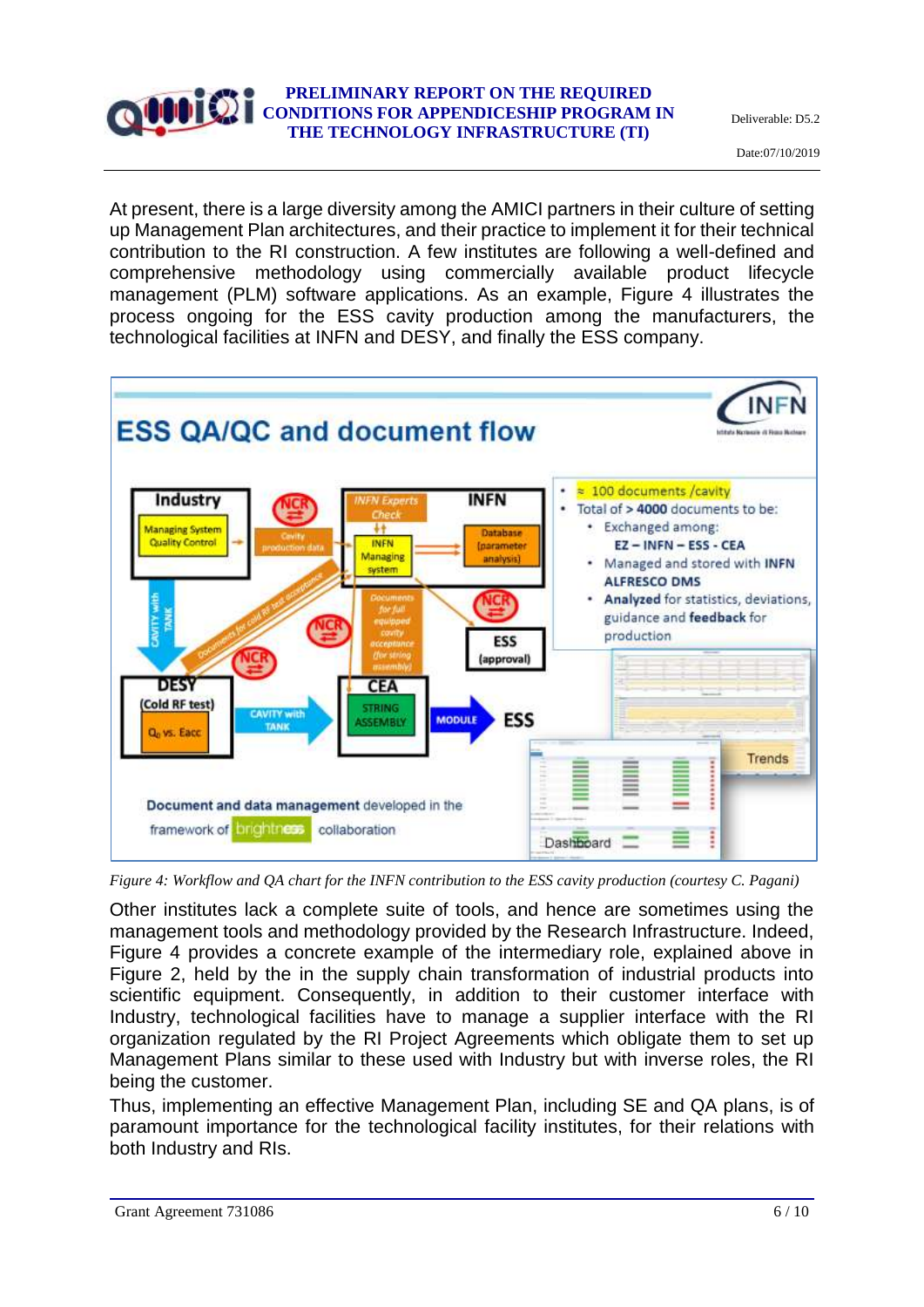### **3.2. RECOMMENDATIONS**

Although not attractive to scientists, these management methods are now of general use and are inevitable to tackle the extreme system complexity of Research Infrastructure construction projects. However, their application is far from uniform across technological facilities, and their sometime exaggerated complexity leads to a loss of effectiveness.

Hence the following recommendations:

- Study the harmonization of the architecture and content of the 'Systems Engineering Management plan' and 'Quality Assurance plan', for the AMICI institutes to manage their industrial production contracts;
- Study the harmonization of the architecture and content of the 'Systems Engineering Management plan' and 'Quality Assurance plan', for the AMICI institutes to manage their future RI (in-kind) contributions;
- Educate TI experts (scientists, engineers and technicians) with respect to systems engineering and quality assurance.

## **4. ANNEX: AMICI-INDUSTRY WORKING GROUP REPORT ON PROFESSIONAL TRAINING AND APPRENTICESHIP IN THE TECHOLOGY INFRASTRUCTURE**

#### **4.1. METHODOLOGY**

The report presents the results of the survey on the existing practices in both TI and companies, results that were discussed during a workshop organized at CEA in presence of two companies in December 2017. The outcome is presented in Section 2 of this report. In order to establish the required conditions for training and apprenticeship program, one has to identify the need for skill and competence improvement.

As all the WP5 activities are based on tight relations with industry, it was necessary to set-up a collaboration frame with the companies working in the field of accelerator and superconducting magnets. During the first three months of the project, a specific workshop was organized: the 'AMICI Partner and Industry Days for Scientific Technology Infrastructure' meeting, which took place in Padua, on April 18-19 2017. In this meeting the goals of the AMICI project were presented to the participating companies, focusing their attention in particular on the tasks and activities in which industry is going to play an important role, and to collect their comments, suggestions and expressions of interest in order to organize in the most effective way their involvement. Regarding the industry interest for the WP5 activities, between 10 and 17 companies expressed their interest in being informed about the activities of the different WP5 Tasks and between 2 and 6 companies wanted to participate in WP5 working groups.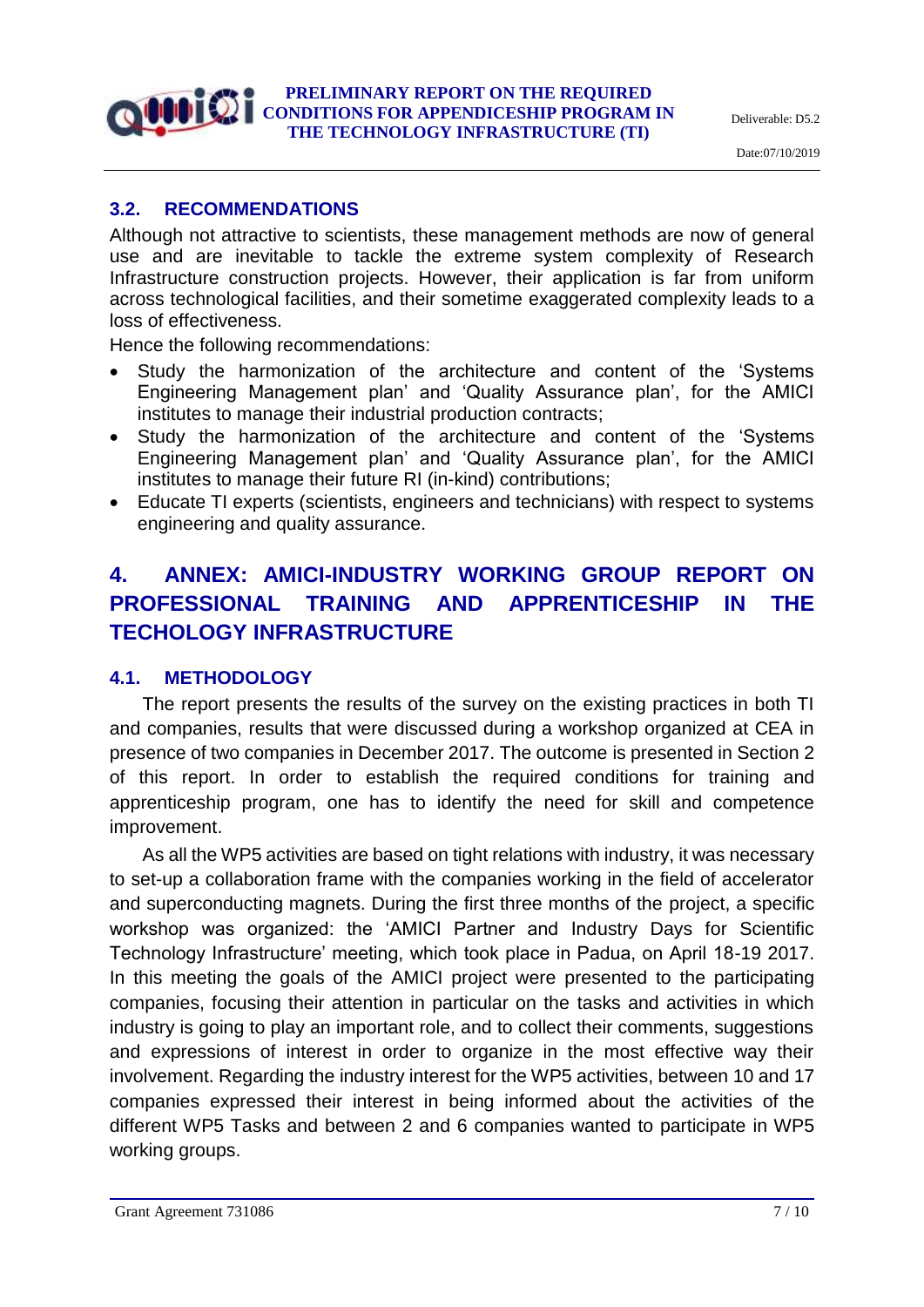

## **4.2. SURVEY OF THE CURRENT PRACTICES IN LABORATORY TECHNOLOGICAL FACILITIES**

Four Technological Facilities have been contacted in order to learn about their current practices.

a. At DESY :

Contracts to companies include practice and training for companies' technical staff. The contract includes the obligation to make the technical report of the industrialization study public, in such a way that the rules of fair competition are not biased. Training is done at DESY premises.

DESY provides consultancy to companies at the companies' premises (for example on clean room assembly). DESY has provided training to industry on the operation and qualification to DESY standards. DESY offered training to other laboratories' staff on their premises as well.

b. At STFC :

Training is mostly delivered by STFC staff, as they have extensive knowledge across almost all areas of particle accelerators. A small proportion of training is delivered to STFC staff by external providers in specific areas such as radiation protection, health physics and certain generic skills such as project/portfolio management. Training is financed internally by STFC. STFC staff have directly provided training to a number of external users, typically around areas of particular expertise (e.g., ultra-vacuum) or around the use and potential exploitation of particular technologies. Training is invoiced directly to the company and is often part of a bigger package (e.g., facility usage including training). STFC has some training material available, although it is typically aimed at STFC internal training requirements. The Cockcroft Institute, of which STFC is a member, has dedicated training and academic study material available to support its educational and training programs. Both STFC and the Cockcroft Institute have students who work across both the academic institutions and industry (e.g., PhD students and postdocs). A number of companies have expressed interest in hosting training events at STFC, particularly in areas that have broad applications outside of particle accelerators (e.g., vacuum, coatings, and high-power RF).

c. At INFN :

A national structure organizes training for INFN personnel in different fields. Courses can cover technical aspects such as vacuum, cryogenics, design and finite element modelling of components, and safety, as well as procedures for administrative processes, procurement, obtaining legal advice, etc. Courses are organized by INFN, while the experts and teachers can be INFN staff together with experts from industry or other institutions. Generally, INFN staff and associated personnel participate in the courses, but a determination is needed whether it can be extended in some way to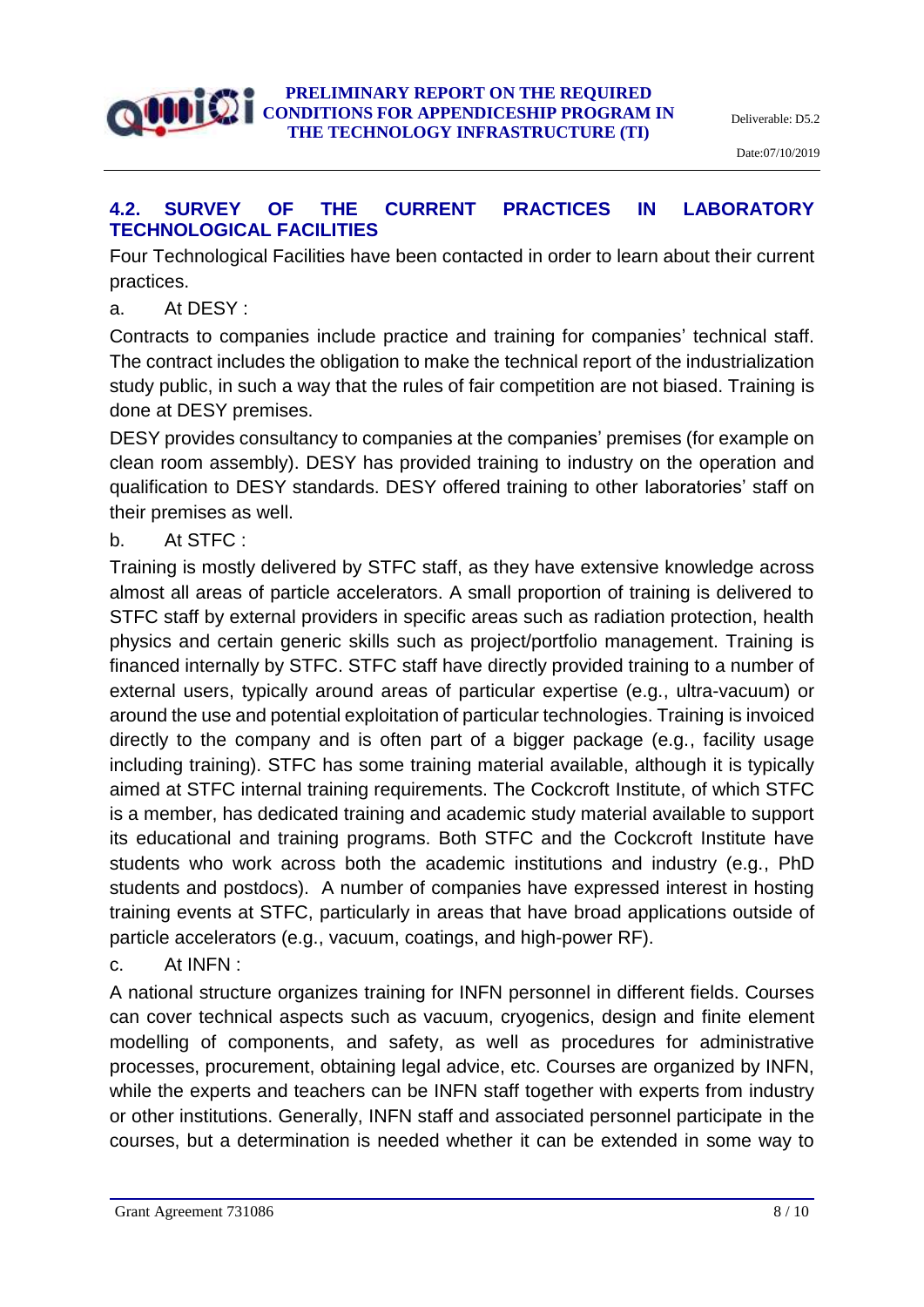industry. Participants receive an official certificate, issued by INFN or by the institution that has delivered the courses (e.g., for an ANSYS course led by ANSYS staff).

d. At CEA:

Employees follow training performed by CEA experts or outsourced. The training courses are funded by CEA. Some CEA scientists also give lectures at universities. CEA can act as a training company providing training to outside participants. The instructors can be CEA employees and/or industrial partners. CEA has trained companies on specific subjects as part of the contracts between CEA and those companies. CEA is also invited to perform audits for companies or other laboratories and can then train workers of companies or laboratories.

## **4.3. OTHER CONSIDERATIONS:**

Before setting up a training, the TI coordination board should agree about the content of the training curriculum, and about which TFs can teach it, eventually jointly. This curriculum should be periodically reviewed and evolve with time and progress of the discipline. The TI should also be able to attest which companies have attended, register the information on a common database and issue a AMICI stamped document.

The type of courses foreseen can be:

- E-learning: it will be used as an introductory course
- On-line course: this is a course performed by a trainer at some location and followed remotely by trainees at another location.

For the topics discussed during the meeting, hands-on training is preferred. Short training sessions (1 to 2 days) with limited theoretical background (perhaps 1/2 day) and many practical experiments are favoured.

Trainees could be technicians and/or engineers. The language of the training is an issue: some trainees may understand but not speak English.

The issue of the funding of the training was raised: can a training given in a country different from the trainee's company country be included in the state law?

## **4.4. GENERIC TRAINING**

The following Table presents a list of generic professional training courses and providers available in France.

| <b>GENERIC TRAINING</b> |                                                  |                                                                          |  |  |
|-------------------------|--------------------------------------------------|--------------------------------------------------------------------------|--|--|
| <b>Topics</b>           | Name of the training company and/or Website link |                                                                          |  |  |
| Cryogenics              | <b>IUT Orsay</b>                                 | http://www.iut-orsay.u-<br>psud.fr/fr/formations/offre de formation.html |  |  |
| Vacuum technology       | Société Française du Vide                        | https://www.vide.org/formations/presentation/                            |  |  |